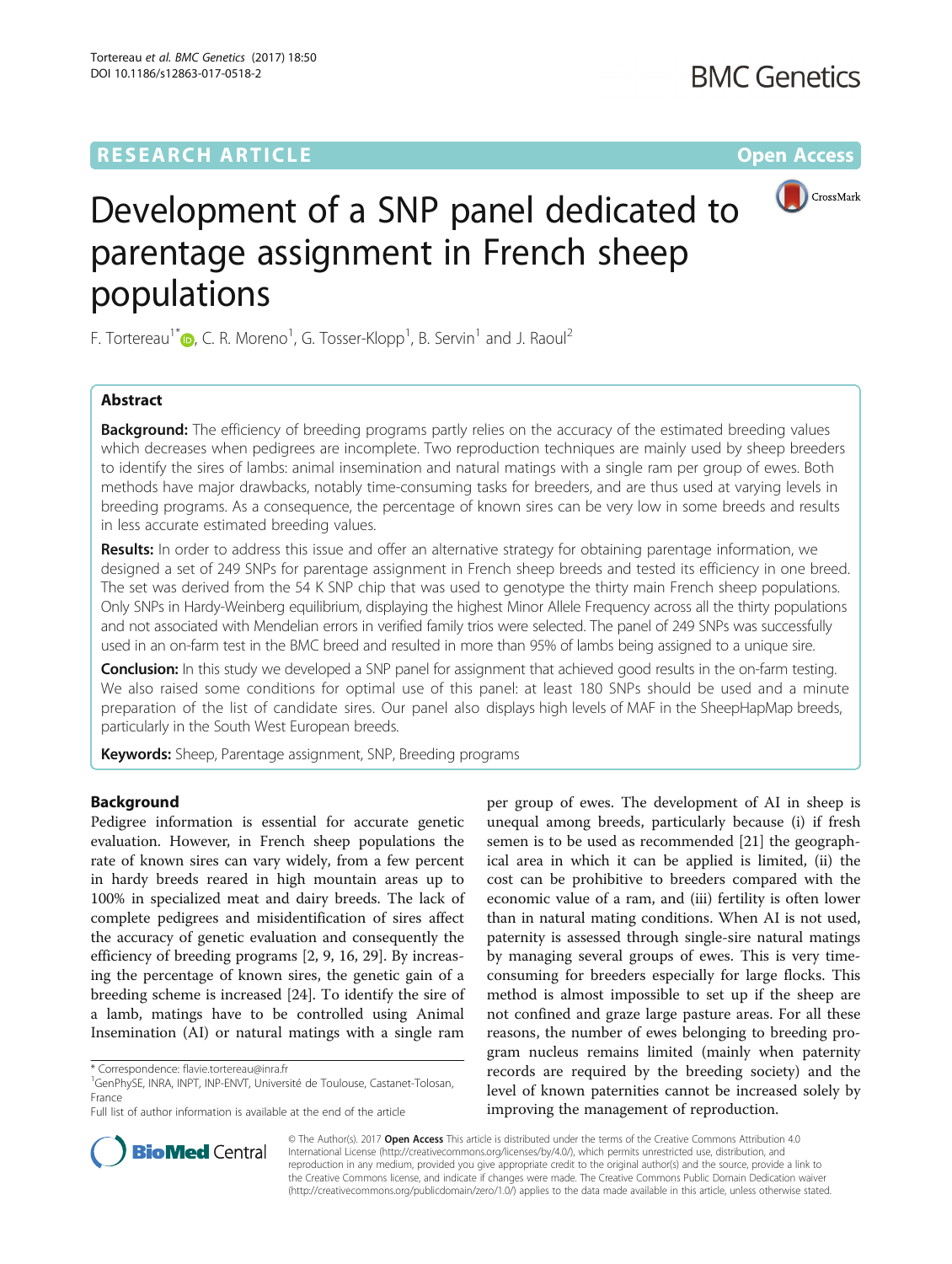With the development of genotyping technologies, single nucleotide polymorphisms (SNPs) can be used to directly assign new born lambs to their true sire. In cattle, such parentage assignment has already been developed [[10, 12](#page-10-0), [33\]](#page-10-0). In sheep, SNPs dedicated to parentage testing have been selected in a set of international breeds [[13\]](#page-10-0). At the International level, SNP parentage panels have already been set up in Australia [\[4](#page-10-0)], New Zealand [[6\]](#page-10-0) and North America [\[13](#page-10-0)].

In the study of Heaton et al. [[13\]](#page-10-0), based on the SheepHapMap design [[19](#page-10-0)], only two French populations of the same breed (meat and dairy Lacaune) were included. However, in France there exist twenty-two breeding programs for twenty-one meat sheep breeds and six breeding programs for five dairy sheep breeds. Because of this large diversity of sheep breeds [[20](#page-10-0), [25](#page-10-0)] and because only two of them were included in the SheepHapMap design, we developed a specific SNP panel for parentage assignment that can be used in most French breeds. In this paper, we discuss our strategy for SNP selection, the results of the first use of the panel for parentage assignment and insights into its potential applicability for other populations across the world included in the SheepHap-Map project.

# Methods

# Samples and genotyping

Thirty French sheep populations were sampled. These populations were selected among the 56 French breeds (<http://www.racesdefrance.fr>) because they register pedigrees as part of their own breeding program and are therefore most likely to be the main users of an assignment tool. Twenty-seven out of these thirty selected populations were genotyped with the Illumina Ovine Infinium® HD SNP BeadChip (603,350 callable SNPs– Illumina©). The three remaining populations had already been genotyped with the Illumina OvineSNP50 BeadChip 54 K SNP chip (54,241 SNP -Illumina ©) (Table [1\)](#page-2-0). For each population, approximately thirty of the most unrelated and most representative males of the current genetic variability existing in their breed were selected. They were all selected in central testing station, all born after 2000 in different flocks, most of them without common ancestors in previous 3 generations and with on average 40 daughters (from 2 to 450 in meat breeds and from 10 to 1200 in dairy breeds) with production records (dairy yield or prolificacy).

Additional individuals originating from experimental flocks with reliable pedigrees were used to identify markers with high rates of Mendelian transmissions errors: a Romane x Martinik Black Belly backcross [[27](#page-10-0)], a Romane pedigree [\[11\]](#page-10-0) and a Lacaune pedigree [\[26\]](#page-10-0). From these flocks, we used the genotypes of 413 trios "lamb-dam-sire" (413 lambs born from 245 dams and 32 rams).

# Parentage SNP panel selection

Two different genotyping chips were used and only the 42,230 SNPs present on both chips were initially preselected for evaluation. Then, four selection steps were applied successively:

- 1) biallelic SNPs with a known location on one of the 26 autosomes (on assembly Oar\_v3.1, [http://](http://www.livestockgenomics.csiro.au/sheep/oar3.1.php) [www.livestockgenomics.csiro.au/sheep/oar3.1.php](http://www.livestockgenomics.csiro.au/sheep/oar3.1.php)) and with a genotype calling frequency greater than 0.99 were retained,
- 2) the minor allele frequency (MAF) was calculated for each SNP in each of the thirty populations and SNPs with the following features were selected: MAF greater than 0.30 in at least 20 populations, between 0.20 and 0.30 in at most 10 populations, between 0.10 and 0.20 in at most one population, and greater than 0.10 in all the 30 populations,
- 3) the Hardy-Weinberg Equilibrium was tested within each of the thirty populations and SNPs that were not at equilibrium in at least one population were discarded,
- 4) individuals from experimental flocks with verified parentage were used to check for Mendelian inconsistencies and only SNPs devoid of errors were retained.

Finally, to obtain a final subset of about 250 not redundant SNPs, we selected SNPs with a MAF greater than 0.30 in the largest number of populations per 10 Mb-window. Linkage disequilibrium  $(r^2)$  between pairs of SNPs of the final set was calculated with PLINK [[22](#page-10-0)].

# Parentage SNP panel efficiency

To assess the assignment efficiency of the SNP panel, we considered the following criteria:

- The exclusion probability (PE) (probability to exclude one (PE1) or two (PE2) randomly sampled parent(s) from the parentage of an individual which is truly unrelated to them) was calculated for the final panel for each of the 30 populations using the usual formulae [\[28](#page-10-0)].
- The probability of identity (PI) (probability that two randomly selected individuals in a population have identical genotypes) calculated as:

 $PI = \prod_{i=1}^{Nsnp} \left( \text{freq} AA^2 + \text{freq} AB^2 + \text{freq} BB^2 \right)$  , with freqAA, freqAB, freqBB being the relative genotype frequencies of AA, AB and BB individuals respectively, for a biallelic SNP with alleles A and B.

These criteria highly depend on the number of SNPs. In order to compare on an equal level the efficiency of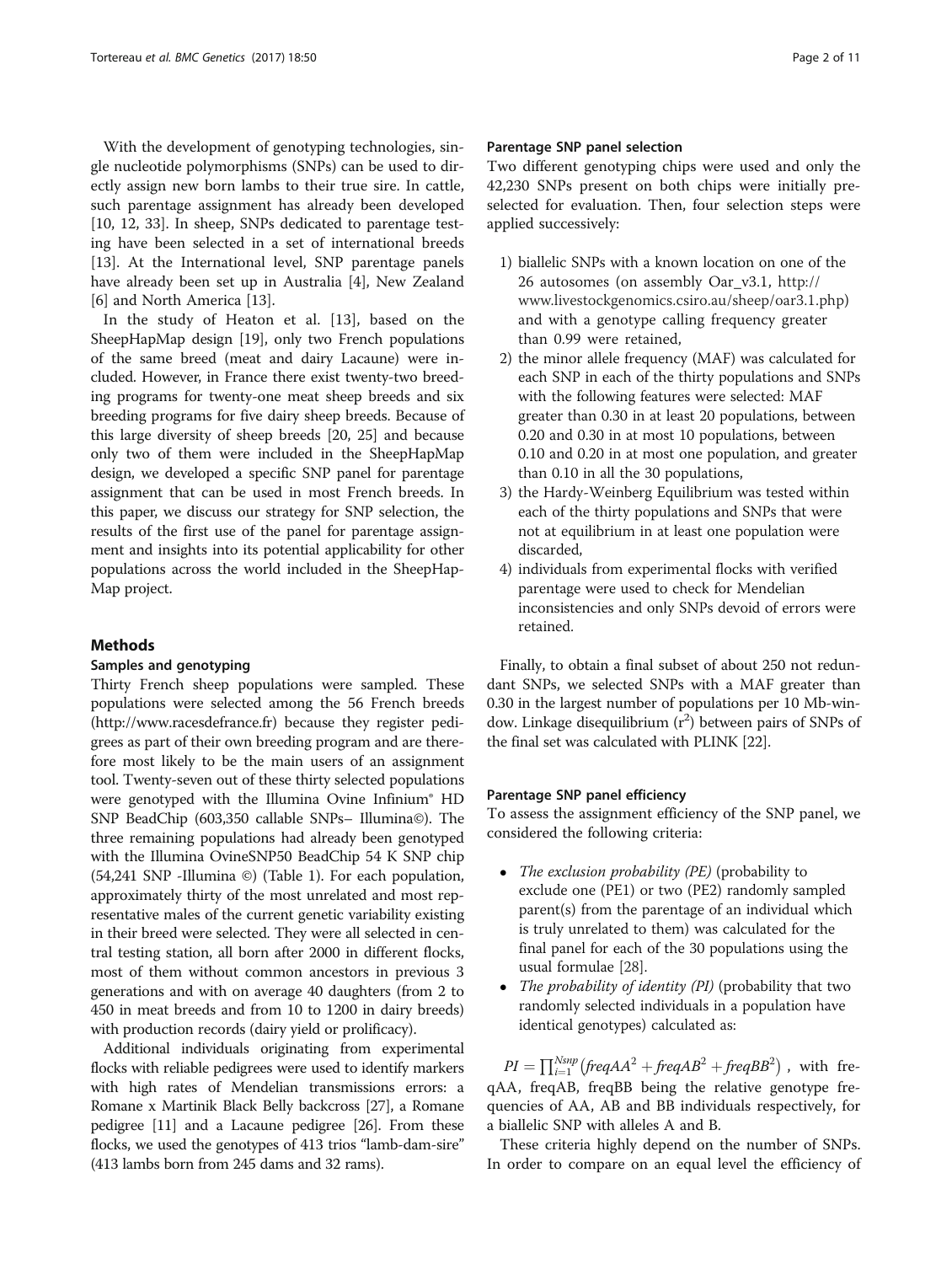| Population                                                                            | Population name           | Meat/Milk | SNP genotyping <sup>a</sup> | Nb. of genotyped individuals |  |
|---------------------------------------------------------------------------------------|---------------------------|-----------|-----------------------------|------------------------------|--|
| OIF                                                                                   | lle de France             | Meat      | HD                          | 27                           |  |
| CHL                                                                                   | Mouton Charollais         | Meat      | HD                          | 27                           |  |
| <b>RAVA</b>                                                                           | Rava                      | Meat      | HD                          | 25                           |  |
| $\mathsf{CHM}% \left( \mathcal{M}\right) \equiv\mathsf{CHM}\left( \mathcal{M}\right)$ | Charmoise                 | Meat      | ${\sf HD}$                  | 30                           |  |
| <b>BCF</b>                                                                            | Berrichon du Cher         | Meat      | HD                          | 30                           |  |
| LIM                                                                                   | Limousine                 | Meat      | HD                          | 25                           |  |
| LAC-OM                                                                                | Lacaune-Ovitest           | Meat      | HD                          | 24                           |  |
| LAC-GID                                                                               | Lacaune-GID               | Meat      | HD                          | 15                           |  |
| LAC-OL                                                                                | Lacaune-Ovitest           | Milk      | HD                          | 17                           |  |
| LAC-CONF                                                                              | Lacaune-Confederation     | Milk      | HD                          | 23                           |  |
| TEX                                                                                   | Texel                     | Meat      | HD                          | 26                           |  |
| SUF                                                                                   | Suffolk                   | Meat      | HD                          | 28                           |  |
| MERA                                                                                  | Merinos d'Arles           | Meat      | ${\sf HD}$                  | 24                           |  |
| PAS                                                                                   | PreAlpes du Sud           | Meat      | HD                          | 26                           |  |
| <b>NDV</b>                                                                            | Noire du Velay            | Meat      | <b>HD</b>                   | 26                           |  |
| <b>BMC</b>                                                                            | Blanche du Massif Central | Meat      | HD                          | 26                           |  |
| BB                                                                                    | Basco-Bearnaise           | Milk      | 54 K                        | 30                           |  |
| CDL                                                                                   | Causse du Lot             | Meat      | ${\sf HD}$                  | 29                           |  |
| <b>ROMV</b>                                                                           | Romanov                   | Meat      | <b>HD</b>                   | 17                           |  |
| GRI                                                                                   | Grivette                  | Meat      | 54 K                        | 30                           |  |
| VDN                                                                                   | Mouton Vendeen            | Meat      | ${\sf HD}$                  | 29                           |  |
| <b>RO</b>                                                                             | Rouge de l'Ouest          | Meat      | HD                          | 29                           |  |
| <b>TAR</b>                                                                            | Tarasconnaise             | Meat      | HD                          | 25                           |  |
| COR                                                                                   | Corse                     | Milk      | HD                          | 29                           |  |
| <b>MOUR</b>                                                                           | Mourerous                 | Meat      | <b>HD</b>                   | 24                           |  |
| <b>MTN</b>                                                                            | Manech Tete Noire         | Milk      | 54 K                        | 29                           |  |
| $\ensuremath{\mathsf{MTR}}$                                                           | Manech Tete Rousse        | Milk      | ${\sf HD}$                  | 26                           |  |
| <b>ROUS</b>                                                                           | Roussin                   | Meat      | HD                          | 29                           |  |
| <b>ROME</b>                                                                           | Romane                    | Meat      | HD                          | 23                           |  |
| MBB                                                                                   | Martinique Black Belly    | Meat      | ${\sf HD}$                  | 23                           |  |

<span id="page-2-0"></span>Table 1 Characteristics of the genotyped breeds. The first two columns correspond respectively the short and full name of the breeds and the third column indicates the breed aptitude

a."HD" stands for the Ovine Infinium® HD SNP BeadChip (603,350 callable SNPs- Illumina©) and "54 K" stands for the Illumina OvineSNP50 BeadChip 54 K SNP chip (54,241 SNP -Illumina ©)

our panel to other existing SNP panels, we randomly sampled 96, 150 and 200 SNPs of the final selected subset. One thousand samplings were performed per density and for each sampling we calculated PE1, PE2, PI and the mean MAF for each of the 30 populations studied.

# Testing the performance of the SNP panel for assignment (animals, genotyping technology and assignment methodology)

The SNP set was tested using an on-farm design for BMC (Blanche du Massif Central) sheep. Blood samples were collected from 509 individuals: 281 lambs, 105 sires and 123 dams. The lambs were produced by monospermic AI

(the semen of a single ram was used) so their sire was assumed as known based on the breeder's records. Genotyping was performed using Sequenom technology [[8](#page-10-0)]. Parentage assignment of lambs was based on its parents' likelihood contributions for each marker which were obtained using an in-house script based on the method developed by Boichard et al. [\[5](#page-10-0)]. A likelihood ratio was calculated between the likelihood estimated for a given parent and the likelihood obtained with a virtual parent with the allelic frequencies estimated in the population. The dam was confirmed when the likelihood ratio was positive and when there were less than 10 Mendelian incompatibilities with the lamb. Lambs with unconfirmed dams were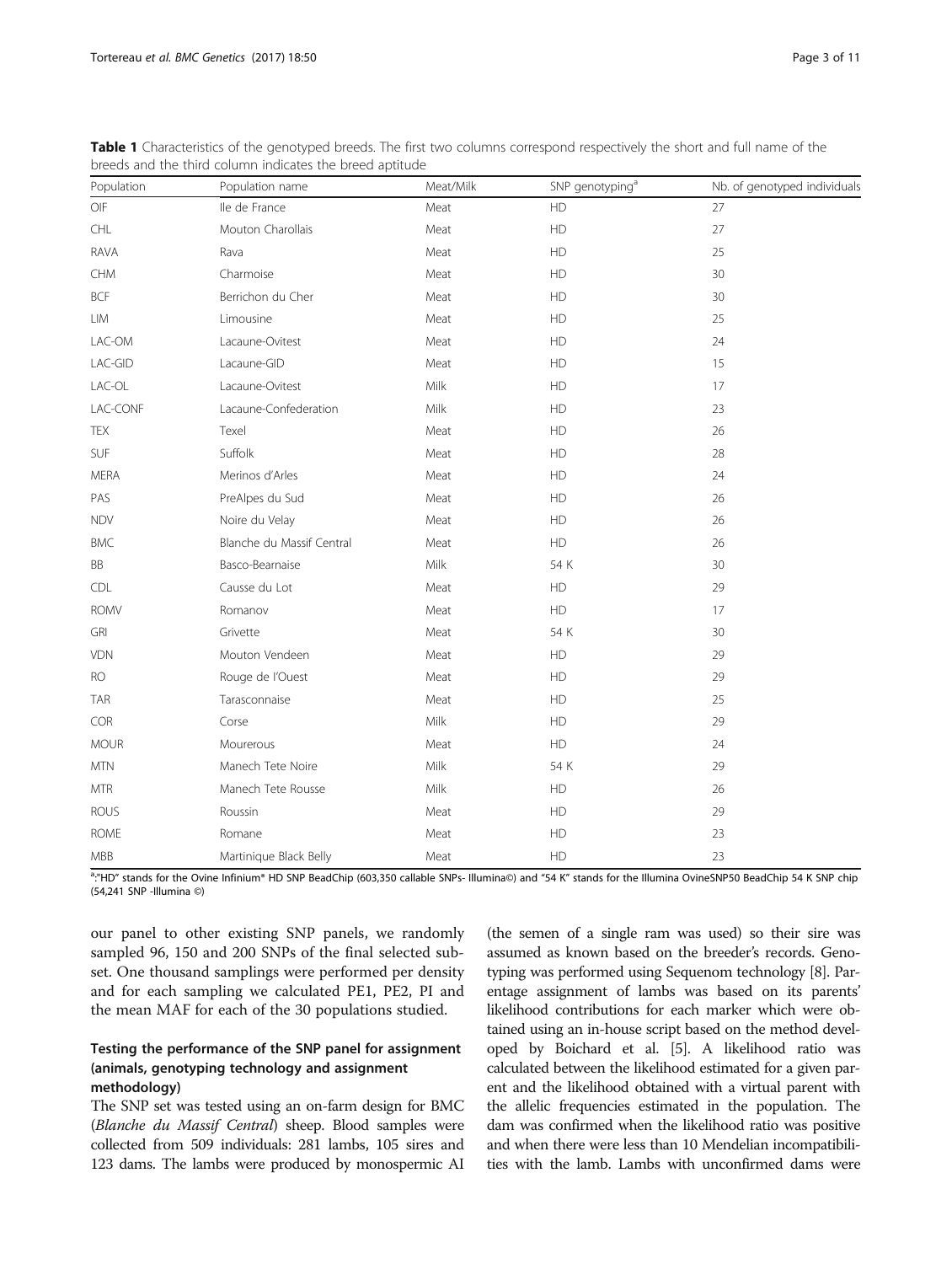removed from the following analyses. In order to select the most likely sire, the posterior parentage probabilities were calculated for each candidate sire. The posterior parentage probabilities of each candidate sire were computed from their respective likelihoods, assuming all candidate sires were a priori equally likely to be the true sire. A candidate sire was finally assigned as true sire if (i) the likelihood ratio was positive, (ii) the posterior probability was greater than 0.99 and (iii) the number of mismatches with the offspring was lower than 10. These two steps were followed for all the 281 lambs, and the results of paternal assignment testing were used to calculate the performance of the assignment procedure (i.e. SNPs genotyping and paternal assignment method). The robustness of our panel was finally tested: four true sires were removed from the list of candidate sires and assignment results of their lambs were analyzed. The four removed sires were chosen because other related sires (their sire and/or half-sibs and/or offspring) were included in the list of candidate sires.

# Comparison of the performances of the French SNP panel and other international panels in various French and international breeds

The SNPs included in the French panel were selected based on the genetic diversity of French sheep breeds. The MAFs of the panel's SNPs were estimated in the different international populations involved in the SheepHapMap project [\[19](#page-10-0)].

We also compared the MAF, PI, PE1 and PE2 obtained with two additional SNP parentage panels developed for New-Zealander [[6\]](#page-10-0) and North American breeds [\[13](#page-10-0)] in the thirty French populations. These two panels respectively include 163 (North America) and 98 (New Zealand) SNPs, with 55 SNPs in common between the two sets.

# Results

#### Parentage SNP selection

In the following analyses, only individuals with a genotyping callrate greater than 0.95 were retained. This reduced the final number of useful genotyped individuals to 771 (Table [1\)](#page-2-0), with 15 to 30 individuals per breed.

To ensure the applicability of the final SNP panel was optimal, we considered only the 42,230 SNPs in common between the high and medium density SNP chips as candidates for inclusion in the panel. In order to reduce as much as possible the genotyping cost related to the use of the final parentage panel, while maintaining its efficiency for assignment, we decided to include 200–300 SNPs.

On average the genotype calling frequency was 0.985, and we initially selected the  $32,692$  SNPs (~80%) that had a frequency greater than 0.99.

For each of the 30 populations, the MAF distribution of these 32,692 SNPs was calculated (Fig. 1). In each population at least 12,300 SNPs have a MAF > 0.30. However, MAF-based SNP selection had to be performed at the same time for the 30 populations studied. Because only 2 SNPs have a MAF > 0.30 in all the populations (Fig. [2](#page-4-0)), additional selection criteria were applied as previously described. A total of 9269 SNPs had a  $MAF > 0.30$  in at least 20 populations (Fig. [2\)](#page-4-0), but only 1929 SNPs met all the criteria.

Among these 1929 selected SNPs, 453 departed from the Hardy-Weinberg equilibrium ( $p < 0.01$ ) in at least one of the thirty populations. This reduced the number of candidate SNPs to 1476. Among the 453 discarded SNPs, two were not at equilibrium in three populations, 55 were not at equilibrium in two populations and 396 were not at equilibrium in just one population.

The analysis of 262 lambs of a backcross design with genotypes for all the 1476 candidate SNPs, as well as

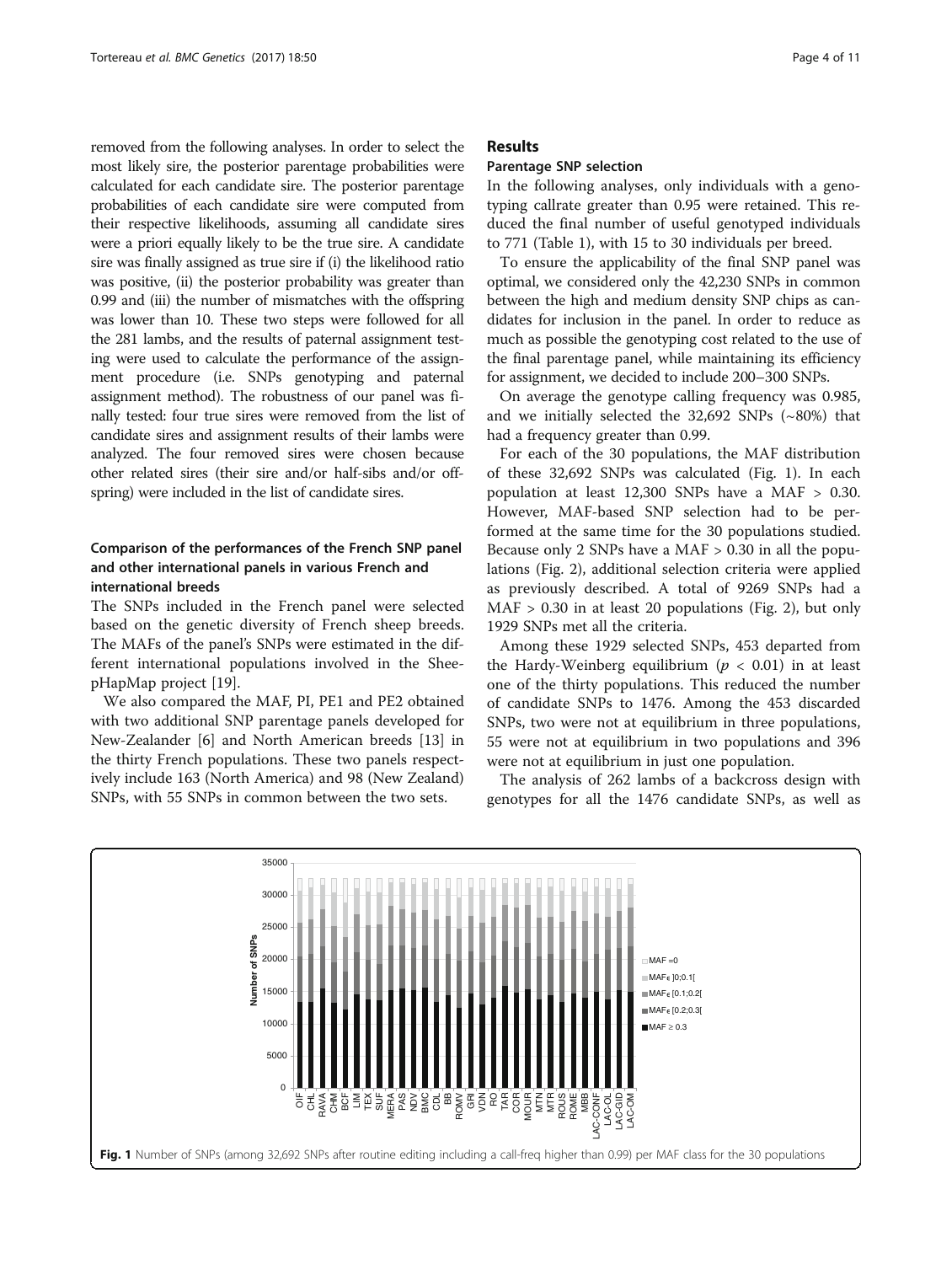<span id="page-4-0"></span>

their two validated parents, highlighted 44 SNPs with at least one Mendelian transmission error.

After these four selection steps, 1432 SNPs were therefore identified as good candidates for the parentage assignment panel across the thirty considered populations. The average MAF per SNP was 0.37 (ranging from 0.33 to 0.42); the lowest average MAF was observed in the BCF (Berrichon du Cher) population (0.34) and the highest in the PAS (*PréAlpes du Sud*) population (0.39). These 1432 SNPs were unequally distributed over the genome (Fig. 3), with 1 to 15 SNPs per 10 Mb window. A final set of 249 SNPs was obtained by selecting one SNP per 10 Mb window. On average, there was no correlation  $(0.0015 \pm 0.0435)$  between the genotypes of two SNPs sampled from the panel of 249 SNPs (Fig. [4\)](#page-5-0), and linkage disequilibrium was estimated at 0.0018 ± 0.0025.

The 249 selected SNPs had an average MAF of 0.39, ranging from 0.33 to 0.42 (Additional file [1:](#page-9-0) Table S1). At the population level, the lowest average MAF was obtained in the BCF population (0.360) and the highest in the MOUR (Mourerous) population (0.408) (Table [2](#page-6-0)). The BCF population was the population with the less favorable situation in terms of MAF distribution with 192 SNPs with a MAF higher than 0.30, 42 SNPs with a MAF between 0.20 and 0.30 and 15 SNPs with a MAF between 0.10 and 0.20 (Fig. [5\)](#page-7-0). The probability (PI) that two randomly selected individuals having identical genotypes with this panel of 249 SNPs was very low: it reached its lowest value in the BMC population  $(6.3 \times 10^{-100})$  and its highest value in the GRI (*Grivette*) population (3.91 ×  $10^{-92}$ ). The exclusion probabilities of either one or the two randomly selected parent(s) (PE1 and PE2 respectively) were close to 1 in all 30 populations (Table [2\)](#page-6-0).

When we randomly selected different SNP densities (96, 150 or 200SNPs) among the 249 selected ones, we observed no difference on the average MAFs. However, PE1 and PE2 increased with the number of SNPs whereas PI decreased at higher panel densities (Additional file [2:](#page-9-0) Table S2).

# Testing parentage assignment with the selected SNPs

The parentage assignment procedure was tested using Sequenom technology for genotyping. For economic reasons only four plexes were developed. For technologic reasons, these four plexes included 192 SNPs among the 249 previously selected SNPs and were used to genotype

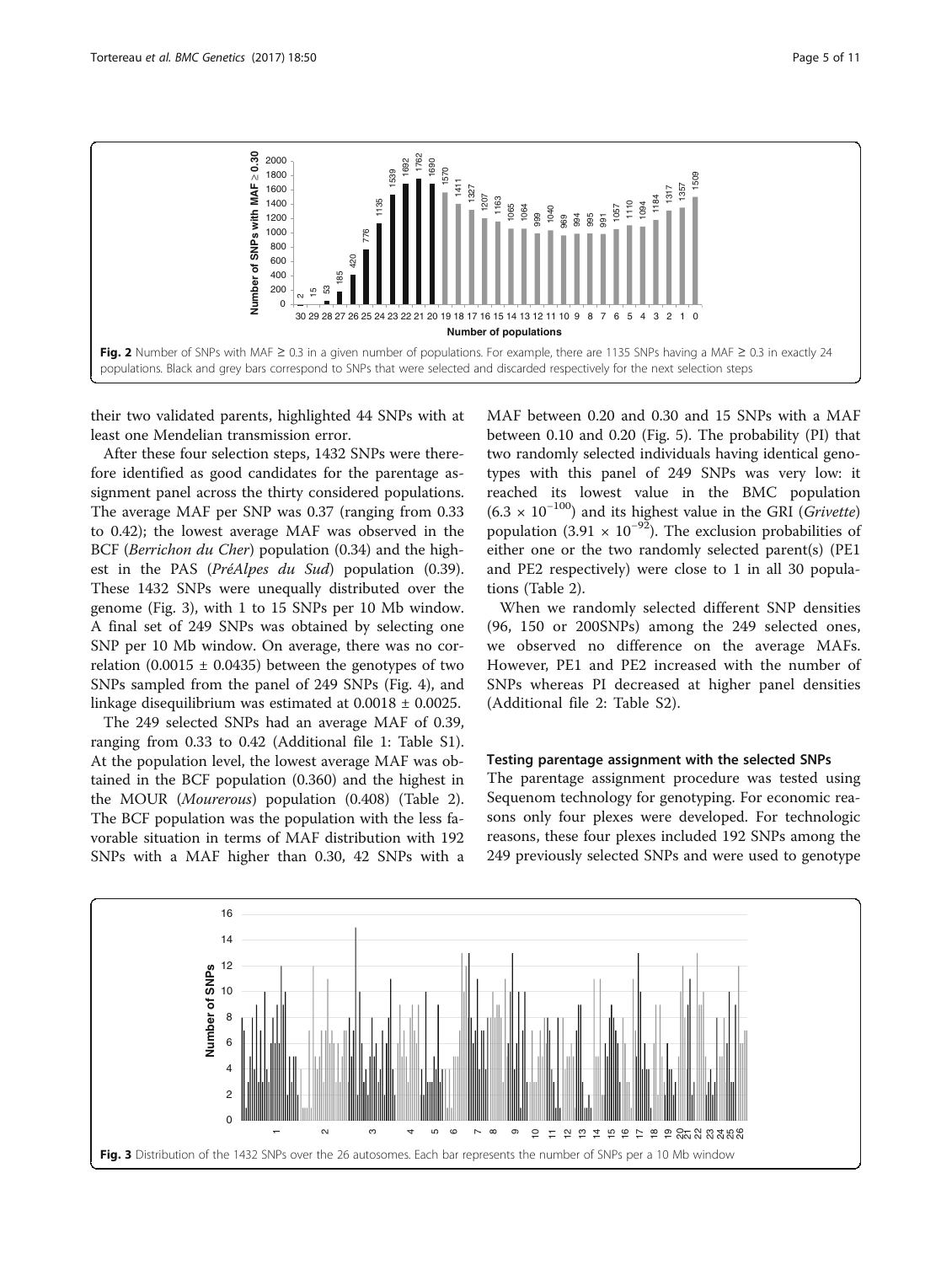<span id="page-5-0"></span>

509 individuals from the BMC breed. Based on genotyping quality, the number of useful SNPs decreased to 181.

Before performing sire assignment, we assessed the genetic link between the lambs and their declared dams (Table [3](#page-7-0)). Based on the likelihood and on the number of incompatibilities, 12 lambs were removed from subsequent analyses. The other 269 lambs were included in the sire assignment test. For the 174 lambs displaying a genotyped and validated dam, the sire assignment rate reached 97%. For the remaining 95 lambs with no genotyped dam, the sire assignment rate was 93.7%. If all lambs were considered together, whatever the genotyping status of their dam, the assignment rate reached 96%. For 233 lambs, the assigned sire matched the declared sire (90% agreement). For 25 lambs, the assigned sire did not match the declared sire. Among the 269 lambs, 258 were finally sire-assigned. For these 258 assigned lambs, the average likelihood ratio was 14.4  $\pm$  3.6, ranging from 5.8 to 26.04, and there were on average 3.1 Mendelian incompatibilities (with a maximum of 8) between the sire and the lamb.

We then tested the robustness of our SNP panel. We proposed to assign 82 lambs to a list of 101 sires from which their four true sires (assigned in the previous step) had been removed. As a consequence, we expected that no paternal relationship would be found. Among these 82 lambs, 64 had a confirmed dam and the dam was unknown for the 18 remaining lambs. The list of candidate sires still included relatives of the 4 discarded sires (i.e. their sire and/or half-sibs and/or progeny). All the 64 lambs with a confirmed dam were not assigned. However, six out of the 18 lambs with unknown dam were assigned to a sire. These falsely assigned sires were paternal halfsibs of the six lambs.

# MAFs for French parentage SNPs in worldwide breeds

The 249 SNPs selected for French breeds were analyzed in the set of worldwide breeds described in [\[19](#page-10-0)]. The populations from South West Europe showed the highest mean MAF (0.38), particularly with Spanish breeds which displayed a MAF around 0.4. On the opposite, African populations showed the lowest mean MAF (0.28) (Fig. [6\)](#page-8-0).

# MAFs for international parentage SNP panels in French breeds

Two parentage SNP panels (from New Zealand and Northern America) selected on different international breeds were analyzed in the 30 French populations of this study. Among the 1432 SNPs that fulfilled all our criteria (before genomic distribution selection), 6 and 25 SNPs were also included in the New Zealander and North American panels respectively. Finally, two and eight SNPs from the New Zealander and North American panels respectively were also included in the French panel. The MAFs estimated for these two international panels in the thirty French populations were 0.33 for the New Zealander panel and 0.35 for the North American panel. These values are to be compared with the average MAF of 0.39 for the French panel. As shown in Table [2,](#page-6-0) the mean MAF observed per population is highest for the French panel, and mean MAFs are higher for the North American panel compared with the New Zealander panel. If we consider PI, PE1, PE2 values, the North American panel displays a higher PE and a lower PI than the New Zealander panel, but neither of them reach the results obtained with the French panel (Table [2](#page-6-0)). When we randomly sampled 96 or 150 SNPs to use densities close to those of the New Zealander and North American panels respectively, the results with the randomly sampled French sub-panels were better for all the 30 populations than with the two international panels. Indeed, PI was lower with 96 SNPs than with the New Zealander panel and both exclusion probabilities were higher with 96 SNPs. By randomly selecting 150 SNPs, we obtained lower PI and higher exclusion probabilities for all the 30 populations than with the panel from North America which contains 163 SNPs (Additional file [2:](#page-9-0) Table S2).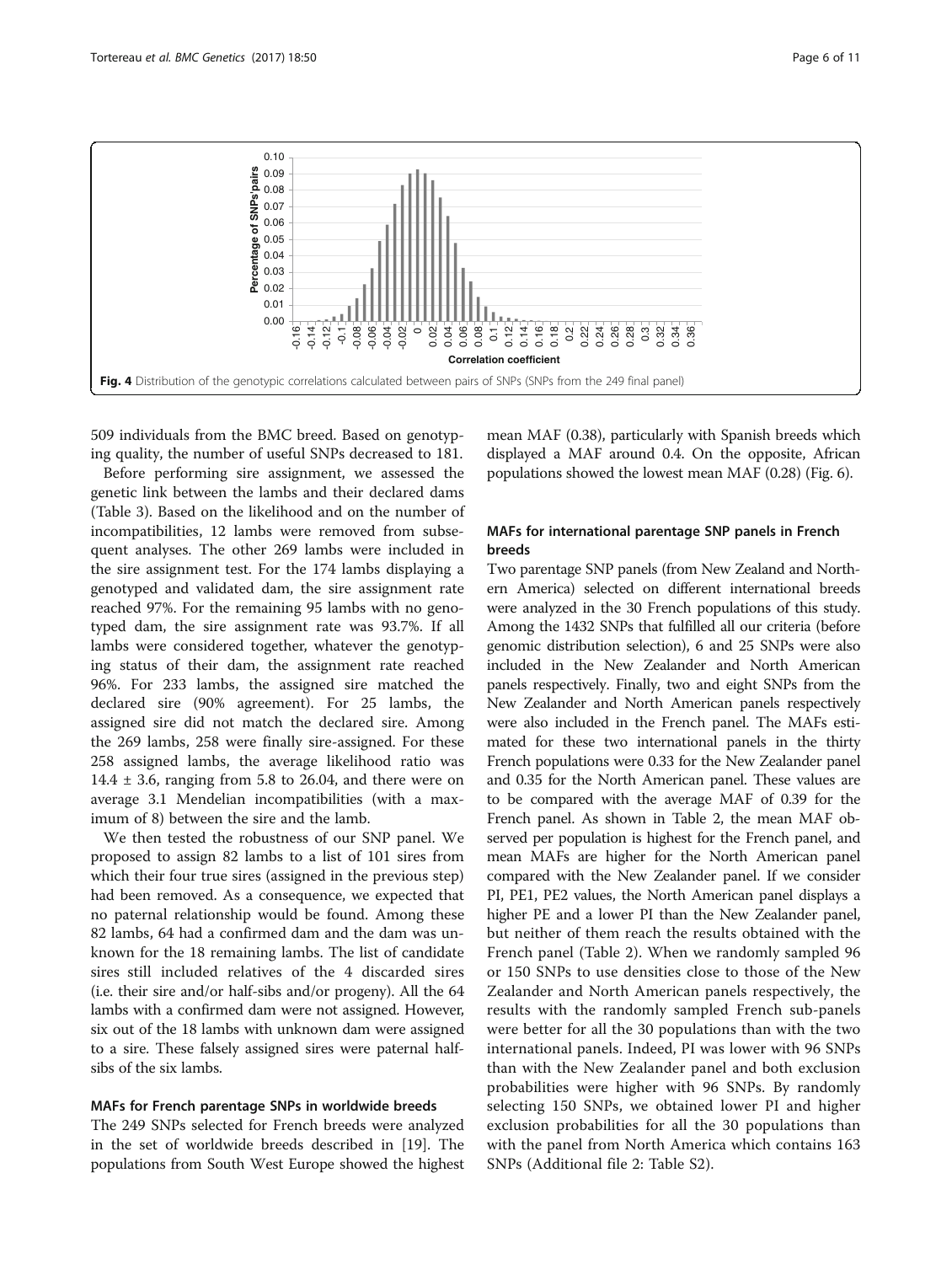<span id="page-6-0"></span>Table 2 Major statistics for three parentage panels (French, New Zealand, North America) on the 30 French populations: MAF, PI (Probability of identity), PE1 and PE2 (exclusion probabilities considering the exclusion of one or the two parents respectively)

| French panel (249 SNPs) |       |           | New Zealander panel (98 SNPs) |          |       | North American panel (163 SNPs) |          |          |       |          |          |          |
|-------------------------|-------|-----------|-------------------------------|----------|-------|---------------------------------|----------|----------|-------|----------|----------|----------|
|                         | MAF   | PI        | $1-PE1$                       | $1-PE2$  | MAF   | PI                              | $1-PE1$  | $1-PE2$  | MAF   | PI       | $1-PE1$  | $1-PE2$  |
| OIF                     | 0.381 | 7.90E-96  | 7.24E-13                      | 2.63E-34 | 0.310 | 1.00E-30                        | 3.56E-04 | 2.26E-11 | 0.337 | 1.11E-52 | 5.70E-07 | 2.97E-19 |
| <b>CHL</b>              | 0.387 | 9.95E-97  | 4.78E-13                      | 1.68E-34 | 0.339 | 2.15E-32                        | 1.65E-04 | 6.10E-12 | 0.345 | 4.44E-53 | 4.40E-07 | 1.94E-19 |
| RAVA                    | 0.398 | 6.71E-98  | 1.98E-13                      | 6.33E-35 | 0.351 | 2.05E-32                        | 1.21E-04 | 4.06E-12 | 0.367 | 1.34E-53 | 1.94E-07 | 8.77E-20 |
| CHM                     | 0.367 | 1.95E-94  | 1.81E-12                      | 6.85E-34 | 0.303 | 6.79E-30                        | 4.62E-04 | 3.33E-11 | 0.319 | 1.90E-51 | 1.33E-06 | 1.12E-18 |
| <b>BCF</b>              | 0.360 | 6.67E-93  | 3.44E-12                      | 1.83E-33 | 0.264 | 1.41E-26                        | 1.32E-03 | 5.73E-10 | 0.300 | 2.65E-47 | 3.44E-06 | 2.40E-17 |
| LIM                     | 0.384 | 2.48E-95  | 5.97E-13                      | 2.03E-34 | 0.331 | 1.47E-31                        | 2.28E-04 | 1.29E-11 | 0.346 | 4.24E-52 | 4.70E-07 | 2.94E-19 |
| TEX                     | 0.388 | 2.76E-96  | 4.36E-13                      | 1.55E-34 | 0.321 | 1.37E-31                        | 2.83E-04 | 1.60E-11 | 0.339 | 3.56E-53 | 5.94E-07 | 3.64E-19 |
| SUF                     | 0.375 | 2.87E-95  | 9.05E-13                      | 2.82E-34 | 0.322 | 9.01E-32                        | 2.54E-04 | 1.00E-11 | 0.333 | 7.16E-53 | 6.84E-07 | 5.19E-19 |
| <b>MERA</b>             | 0.408 | 3.39E-98  | 1.15E-13                      | 3.76E-35 | 0.344 | 8.23E-33                        | 1.28E-04 | 3.82E-12 | 0.372 | 1.75E-55 | 1.16E-07 | 3.82E-20 |
| PAS                     | 0.408 | 7.65E-97  | 1.15E-13                      | 3.81E-35 | 0.354 | 4.13E-33                        | 9.45E-05 | 2.58E-12 | 0.388 | 3.25E-56 | 6.33E-08 | 2.05E-20 |
| <b>NDV</b>              | 0.394 | 8.50E-99  | 2.43E-13                      | 7.14E-35 | 0.352 | 8.56E-33                        | 1.12E-04 | 3.56E-12 | 0.368 | 6.28E-56 | 1.53E-07 | 4.79E-20 |
| <b>BMC</b>              | 0.405 | 6.33E-100 | 1.26E-13                      | 3.98E-35 | 0.363 | 1.86E-33                        | 8.52E-05 | 2.69E-12 | 0.394 | 6.32E-58 | 4.74E-08 | 1.50E-20 |
| CDL                     | 0.383 | 1.83E-94  | 6.05E-13                      | 2.21E-34 | 0.326 | 5.55E-31                        | 2.37E-04 | 1.35E-11 | 0.336 | 3.28E-52 | 6.25E-07 | 3.22E-19 |
| BB                      | 0.376 | 1.56E-95  | 8.53E-13                      | 2.52E-34 | 0.318 | 1.92E-30                        | 2.93E-04 | 1.73E-11 | 0.344 | 3.48E-52 | 4.45E-07 | 2.26E-19 |
| <b>ROMV</b>             | 0.373 | 1.02E-93  | 1.42E-12                      | 5.66E-34 | 0.309 | 2.44E-30                        | 3.92E-04 | 1.62E-11 | 0.319 | 5.15E-51 | 1.46E-06 | 1.17E-18 |
| GRI                     | 0.379 | 3.91E-92  | 7.89E-13                      | 2.75E-34 | 0.345 | 1.16E-31                        | 1.46E-04 | 6.46E-12 | 0.356 | 1.80E-52 | 2.95E-07 | 1.69E-19 |
| <b>VDN</b>              | 0.371 | 1.14E-94  | 1.30E-12                      | 4.73E-34 | 0.322 | 7.05E-32                        | 2.59E-04 | 1.30E-11 | 0.322 | 2.80E-51 | 1.25E-06 | 1.20E-18 |
| <b>RO</b>               | 0.390 | 2.97E-98  | 3.53E-13                      | 1.19E-34 | 0.323 | 6.54E-31                        | 2.76E-04 | 1.38E-11 | 0.345 | 5.46E-53 | 4.36E-07 | 4.82E-19 |
| <b>TAR</b>              | 0.388 | 3.72E-97  | 3.45E-13                      | 1.00E-34 | 0.333 | 5.88E-32                        | 1.96E-04 | 6.86E-12 | 0.369 | 2.03E-55 | 1.28E-07 | 3.97E-20 |
| COR                     | 0.401 | 5.39E-98  | 1.61E-13                      | 5.14E-35 | 0.356 | 2.44E-32                        | 1.16E-04 | 4.77E-12 | 0.359 | 5.43E-55 | 2.04E-07 | 7.24E-20 |
| <b>MOUR</b>             | 0.408 | 4.67E-99  | 1.02E-13                      | 3.25E-35 | 0.352 | 3.13E-33                        | 1.12E-04 | 3.62E-12 | 0.377 | 1.69E-56 | 1.06E-07 | 3.43E-20 |
| <b>MTN</b>              | 0.382 | 2.77E-96  | 5.48E-13                      | 1.59E-34 | 0.323 | 4.61E-31                        | 2.72E-04 | 1.71E-11 | 0.340 | 4.20E-53 | 6.34E-07 | 4.38E-19 |
| <b>MTR</b>              | 0.389 | 3.97E-98  | 3.56E-13                      | 1.19E-34 | 0.323 | 1.74E-31                        | 2.32E-04 | 9.91E-12 | 0.342 | 1.63E-53 | 4.66E-07 | 1.88E-19 |
| <b>ROUS</b>             | 0.374 | 1.53E-95  | 1.15E-12                      | 4.53E-34 | 0.304 | 4.74E-30                        | 4.57E-04 | 4.86E-11 | 0.340 | 3.10E-52 | 5.82E-07 | 5.32E-19 |
| <b>ROME</b>             | 0.406 | 1.27E-98  | 1.13E-13                      | 3.72E-35 | 0.323 | 1.32E-30                        | 2.41E-04 | 1.26E-11 | 0.365 | 1.45E-53 | 1.69E-07 | 7.83E-20 |
| MBB                     | 0.370 | 1.21E-93  | 1.40E-12                      | 5.33E-34 | 0.312 | 1.13E-30                        | 3.49E-04 | 1.81E-11 | 0.336 | 1.81E-51 | 6.46E-07 | 4.42E-19 |
| LAC-CONF                | 0.399 | 3.02E-96  | 2.00E-13                      | 6.28E-35 | 0.349 | 3.02E-32                        | 1.17E-04 | 5.58E-12 | 0.361 | 1.07E-54 | 1.89E-07 | 7.45E-20 |
| LAC-OL                  | 0.392 | 1.05E-94  | 2.95E-13                      | 9.16E-35 | 0.332 | 6.06E-31                        | 2.20E-04 | 1.16E-11 | 0.364 | 2.44E-53 | 2.05E-07 | 1.05E-19 |
| LAC-GID                 | 0.385 | 3.82E-95  | 5.46E-13                      | 1.76E-34 | 0.329 | 3.48E-31                        | 2.08E-04 | 8.85E-12 | 0.353 | 1.06E-52 | 3.22E-07 | 1.28E-19 |
| LAC-OM                  | 0.400 | 1.76E-97  | 1.85E-13                      | 5.89E-35 | 0.370 | 6.05E-33                        | 7.62E-05 | 2.67E-12 | 0.385 | 1.65E-55 | 7.40E-08 | 2.46E-20 |

# **Discussion**

# Design of the SNP parentage panel

In this study, we report the development of a SNP panel dedicated to parentage assignment which is suitable for most of the French sheep breeds. Until now, parentage verification methods proposed to French sheep breeders have relied on the use of microsatellite markers. Microsatellite panels used for parentage verification have been tested for parentage assignment but were shown to lack in power for such analysis [\[23\]](#page-10-0). Whereas parentage verification can be used to validate or not a sire, parentage assignment enables breeders to identify the true sire amongst a list of candidate sires. Due to recent advances in molecular technology, SNPs are now of particular interest because their analysis can be entirely automated and they are gradually becoming the most used markers for parentage analysis [[1\]](#page-10-0). The development of a dedicated panel for parentage assignment would provide breeders with the opportunity of making mating management easier while improving the known paternity rate. We opted for SNPs as molecular markers in order to develop a panel that can be genotyped automatically and at a more reasonable cost than microsatellites. The number of SNPs needed to assign individuals to their parents has been recently estimated in cattle and sheep: using the exclusion probability, Strucken et al. [\[31\]](#page-10-0) recommended to use at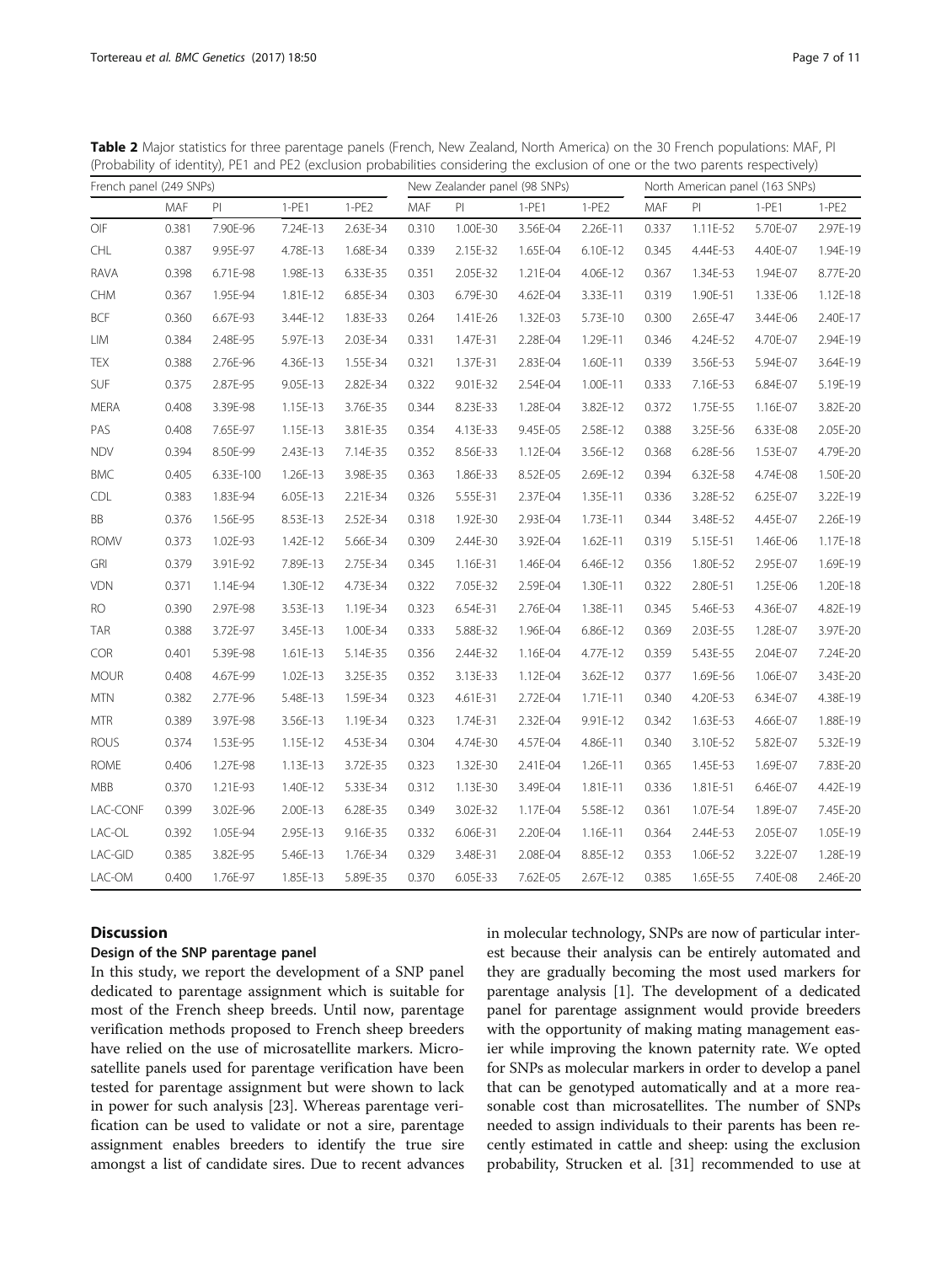<span id="page-7-0"></span>

least 200 markers and to increase this number to solve conflicting results. Our choice of a panel comprising 200– 300 SNPs was rather large compared to other assignment panels available for both species which include 80 to 200 SNPs [\[6](#page-10-0), [13, 15](#page-10-0)], but allowed us to develop an assignment panel suitable for all French sheep breeds with established breeding programs. In cattle, it has been shown that the full ISAG (200 SNPs) parentage panel is efficient in a wide variety of breeds, but when the number of SNPs must be decreased (for technical and/or economic reasons), population-specific panels are more efficient [\[30\]](#page-10-0). Based on simulations, Boichard et al. advised to use at least 175 SNPs if the targeted populations display "unfavorable" conditions such as non-genotyped dams, a partly genotyped set of sires and/or highly-related candidate parents [[5\]](#page-10-0). This is slightly higher than the range of 100–150 SNPs proposed by Hill et al. if the list of potential parents includes highly-related individuals (such as full sibs, siresoffspring) [[14](#page-10-0)]. In French sheep populations we are close to such "unfavorable conditions" because many sets of candidate sires include related males (for example sonssires, half-full sibs). This was for example the case when testing the BMC population for which the list of candidate sires included some parent-offspring pairs. Due to these particular population structures, we decided to select 200–300 SNPs in order to meet the recommendations provided by Boichard et al. [[5](#page-10-0)]. After filtering, we identified 1432 candidate SNPs covering all the genome. We

finally selected 249 evenly-spaced SNPs (one SNP per 10 Mb window). There was no redundancy among these 249 SNPs as indicated by the low level of linkage disequilibrium. It should be noted that the 249 assignment SNPs were selected without preconceived ideas on which genotyping technology will finally be routinely used. We decided to retain all 249 SNPs knowing that, depending on the genotyping tool, the number of SNPs actually used could decrease. As mentioned before, a minimum number of at least 175 SNPs had to be genotyped in order to have high rates of sire assignment. Our on-farm validation of the panel indicates that the panel should include at least 180 SNPs given the number of false-positive results when the dam is not genotyped and the true sire is not among the candidate sires.

Concerning the maximum number of SNPs, the main criteria was the cost of the genotyping. From an economical point of view we could not afford to select more than 300 SNPs because the final panel will be used by breeders so the cost of its use must be as low as possible. Raoul et al. estimated that using parentage assignment to increase the pedigree information could be profitable for a cost per assignment close to  $6-7 \in [24]$  $6-7 \in [24]$  $6-7 \in [24]$ .

To select assignment SNPs, we mainly focused on MAF analysis, i.e. the standard procedure for developing such parentage panels [[6, 13](#page-10-0)], given that the number of SNPs needed for assignment decreases when the MAF increases [[3\]](#page-10-0). In our study, a first step based on this criterion led to

Table 3 Results of the paternal assignment test in the BMC breed

|                     |                                                              | Nb. lambs with genotyped<br>and validated dam | Nb. lambs with<br>ungenotyped dam | Nb. lambs with genotyped<br>but unvalidated dam |
|---------------------|--------------------------------------------------------------|-----------------------------------------------|-----------------------------------|-------------------------------------------------|
| Lambs with declared | Nb. lambs with confirmed sire                                | 152                                           | 81                                |                                                 |
| sire ( $n = 281$ )  | Nb. lambs with declared sire<br>different from assigned sire |                                               |                                   |                                                 |
|                     | Nb. lambs with no assigned sire                              |                                               |                                   |                                                 |
|                     | Total                                                        | 74                                            | 95                                |                                                 |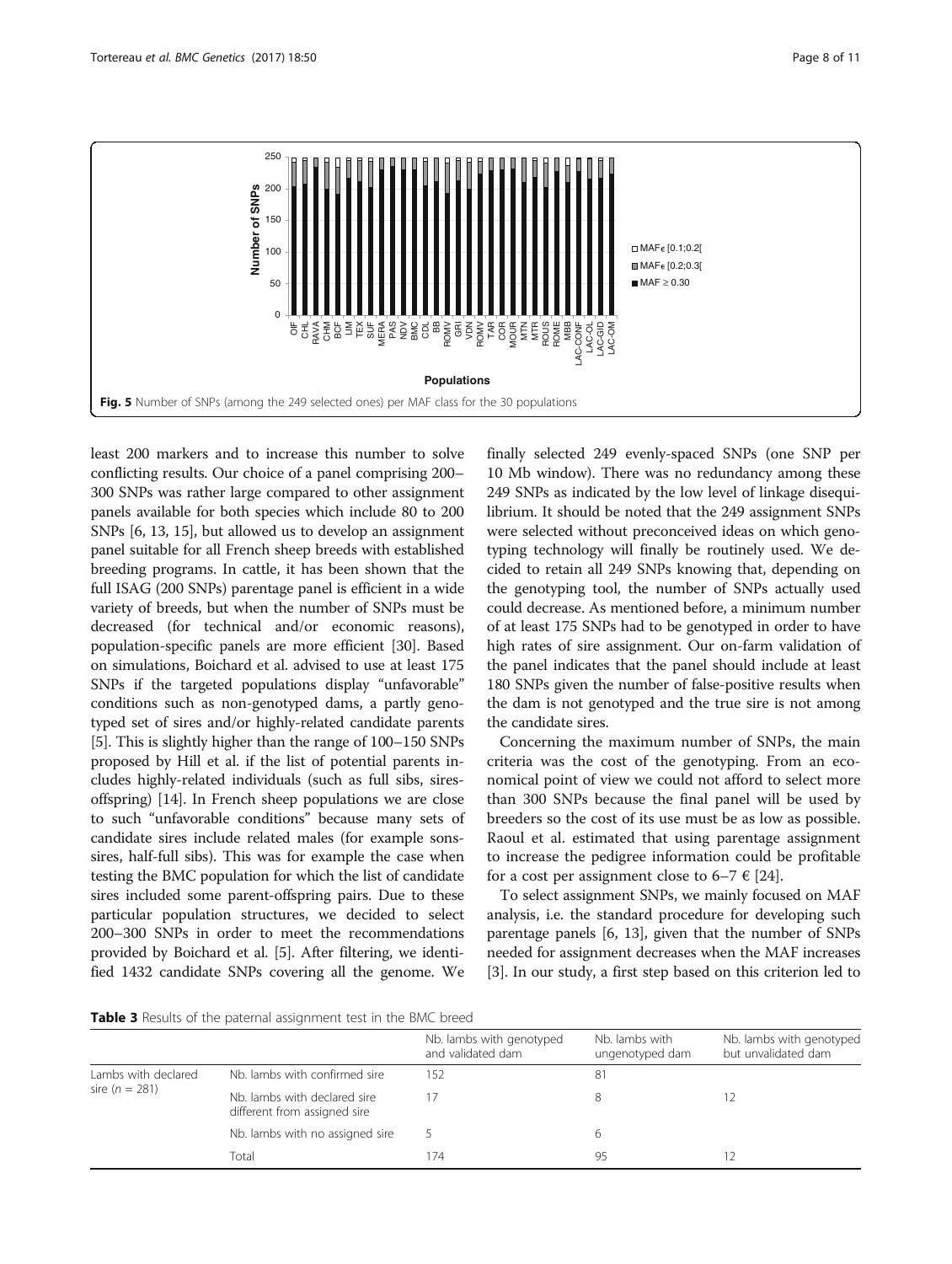<span id="page-8-0"></span>

a major reduction in candidate SNPs (from 32,692 to 1929) given that we considered thirty populations at a time. When the selection of parentage SNPs relies on few populations, more stringent MAF thresholds can be applied, and additional selection criteria are needed to decrease the number of parentage SNPs [[32](#page-10-0)].

In our study, we also calculated the exclusion and identity probabilities obtained for each French population for the panel of 249 SNPs. These probabilities are highly dependent on the number of SNPs [\[7](#page-10-0), [17](#page-10-0)]. In order to compare our panel to the panels from North America and New Zealand, we randomly sampled 96, 150 and 200 SNPs from the 249 selected SNPs. With less SNPs than the panel dedicated to North American breeds, we obtained better results for the French breeds as regards to PE and PI. Our results confirm that a greater number of SNPs results in a decrease of PI and an increase of PE, but also reveal that when the number of SNPs must be decreased (for technical or economic reasons), PE and PI levels can be maintained by specifically selecting SNPs adapted to the populations to which the panel is designed.

To assign lambs to their sire, we used the likelihood methodology which accounts for genotyping errors and allow missing genotypes. Other methodologies exist which usually only rely on exclusion [[18\]](#page-10-0). However, likelihood approaches achieve better results than exclusion approaches as illustrated by Boichard et al. particularly when there are genotyping errors [\[5\]](#page-10-0). To perform assignment, we removed all lambs with incompatible dams based on genotype information because we could not rule out the possibility that the blood sample had been mislabeled. We used 3 criteria to assign a lamb to a sire: the likelihood ratio, the posterior probability and the number of Mendelian incompatibilities between the lamb and the sire. The likelihood ratio was the first criteria, but it is not sufficient alone as a lamb could have a positive likelihood ratio with two or three sires. We added the posterior probability as a second criteria to retain the most likely sire, and it could return only one sire per lamb because of the threshold (0.99) we applied. For technical reasons, we allowed a fairly high maximum of Mendelian errors (10) with on average three Mendelian incompatibilities between a lamb and its assigned sire. With improved genotyping quality, a more stringent threshold could be applied (i.e. 5 incompatibilities).

# A French parentage panel dedicated to French breeds, but of interest for other European breeds

Various SNP parentage panels already exist for sheep of different international breeds. The panel presented by Clarke et al. was developed based on New Zealand breeds [[6\]](#page-10-0). The panel proposed by Heaton et al. was developed based on the SheepHapMap database (where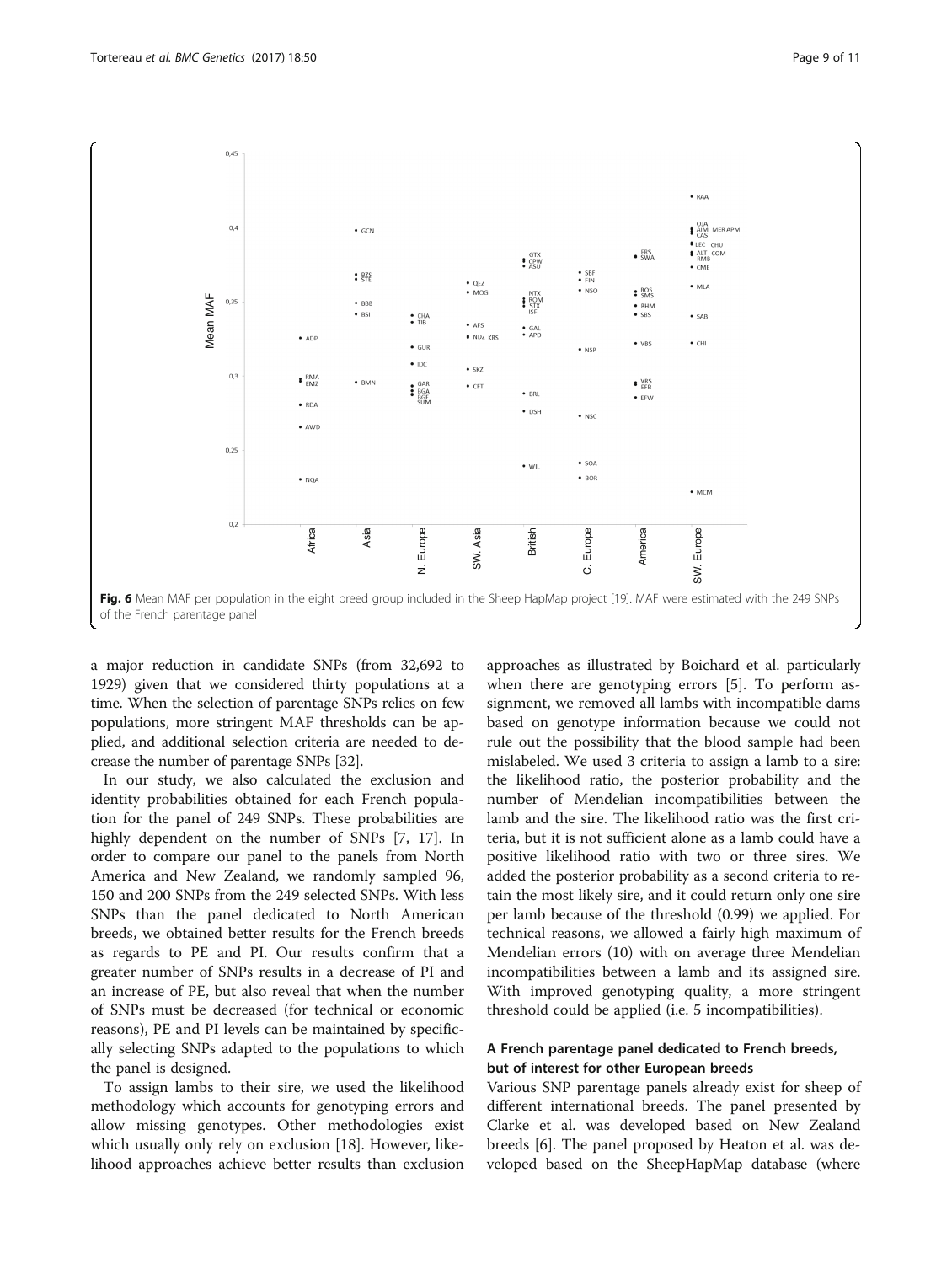<span id="page-9-0"></span>the only French breed represented is the Lacaune breed) and on a U.S sheep panel (Heaton et al. [[13\]](#page-10-0)). We proposed in this study to select SNPs based on the genetic diversity of French breeds and to compare the quality of the different panels for French breeds. If we consider MAF as one of the criteria to evaluate the quality of parentage panels, the French panel performs best for the French breeds, followed by the North American panel and finally the New Zealander panel. It should be noted that even if the panel developed for New Zealand breeds returns the lowest MAF for almost all the French breeds, these MAF are still higher than 0.3 (Table [2](#page-6-0)). However, if we focus on specific French breeds (for example BCF and ROME), the difference in MAF between the French panel and the other panel is around 0.10. Regarding the Lacaune breed (included in the SheepHapMap project), the French panel performs better than the two other panels in terms of mean MAF (Table [2](#page-6-0)). Similarly, better exclusion and identity probabilities are achieved with the SNPs of the French panel, even when the number of SNPs is decreased to reach a density close to that of the two international panels.

The French parentage panel was tested on-farm with individuals from the BMC breed. We obtained very encouraging results with 94% of individuals being assigned when the dam was not genotyped and up to 97% when the dams were also genotyped. However, with this onfarm design, we cannot be absolutely sure that all the candidate sires were sampled and genotyped, so it is likely that the true sires of some of the unassigned lambs were not in the list of candidate sires. By way of comparison, in commercial flocks where all the lambs and sires were sampled, on average 93% of lambs were sireassigned with the New Zealander panel in a situation where only sire genotypes were considered [\[6](#page-10-0)], which is similar to the performance of our assignment procedure (SNPs and algorithm).

Even if our panel performed well for the BMC breed, significant emphasis should be put on the need for minute preparation of the list of candidate sires. We show in this study that if the true sire is not in the list but that some of its relatives are, false-positive assignments can be observed when dams are not genotyped.

At the European level, no SNP parentage panel has been published before the panel we propose here. Based on the MAF criteria, we believe our panel should perform well in breeds belonging to the following SheepHapMap subgroups: South West Europe (excepted Mac Arthur Merino population which is inbred), Italy, and to a less extent Central Europe, part of the Northern Europe sub-group, and America and South West Asia. For example, if we focus on the results obtained with the Spanish breeds, observed MAF are of the same order as most of the French breeds (approximately 0.4) (Fig. [6](#page-8-0)).

# Conclusion

In this study, we designed a SNP panel that will enable accurate parentage assignment in most of the French sheep breeds. This panel was established by genotyping approximately 30 individuals from 27 and 3 populations genotyped respectively with the 600 K and 54 K SNP chips.

The selected 249 SNPs were successfully tested for parentage assignment in the BMC breed with a minimum assignment rate of 94%. Even if very encouraging results were obtained in terms of paternity assignment rates, this study highlights a major condition to be met for the successful use of this new tool: when dams cannot be genotyped, the list of putative sires must be as complete as possible in order to prevent the risk of miss-assignment to a relative of the true sire.

This panel is currently being used in some French breeds. With an increasing number of assigned animals we will be able to assess on real datasets the benefits in terms of genetic evaluations, such as an improved accuracy of breeding values and connections between flocks, and in terms of pedigree-based genetic variability indicators.

# Additional files

[Additional file 1: Table S1.](dx.doi.org/10.1186/s12863-017-0518-2) List of the 249 SNPs selected for Parentage assignment in French breeds. For each SNP, the genomic position is given in reference to the oar\_v3.1 assembly, and the MAF is the average over the 30 French breeds included in the analysis. (XLSX 23 kb)

[Additional file 2: Table S2.](dx.doi.org/10.1186/s12863-017-0518-2) Results (MAF, PE1, PE2 and PI) obtained after random sampling of SNPs from the 249 SNPs selected for parentage assignment in French sheep breeds. MAF, PE1, PE2 and PI statistics were obtained after 1000 random sampling of 96, 150 and 200 SNPs. PE1 and PE2 give the probability of exclusion of one or both parents respectively. and PI gives the probability of identity. (XLSM 33 kb)

#### Acknowledgements

We would like to thank FGE and the Animal Division of INRA for funding the project. We sincerely thank the breeding organizations for providing the samples and the DEGERAM project for funding the on-farm test. We thank Labogena-DNA for carrying out the genotyping.

#### Funding

The project was supported by France Génétique Elevage (Action Innovante OPA) and the HD genotyping by the Animal Genetic Division of INRA.

#### Availability of data and materials

Data are available under request at<http://doi.org/10.5281/zenodo.237116>

#### Authors' contributions

FT conducted the sampling and data analyses and prepared the manuscript. CM, GTK, BS and JR participated in the writing of the manuscript. JR conceived the work and led the project. All authors read and approved the final manuscript.

#### Competing interests

The authors declare that they have no competing interests.

#### Consent for publication

Not applicable.